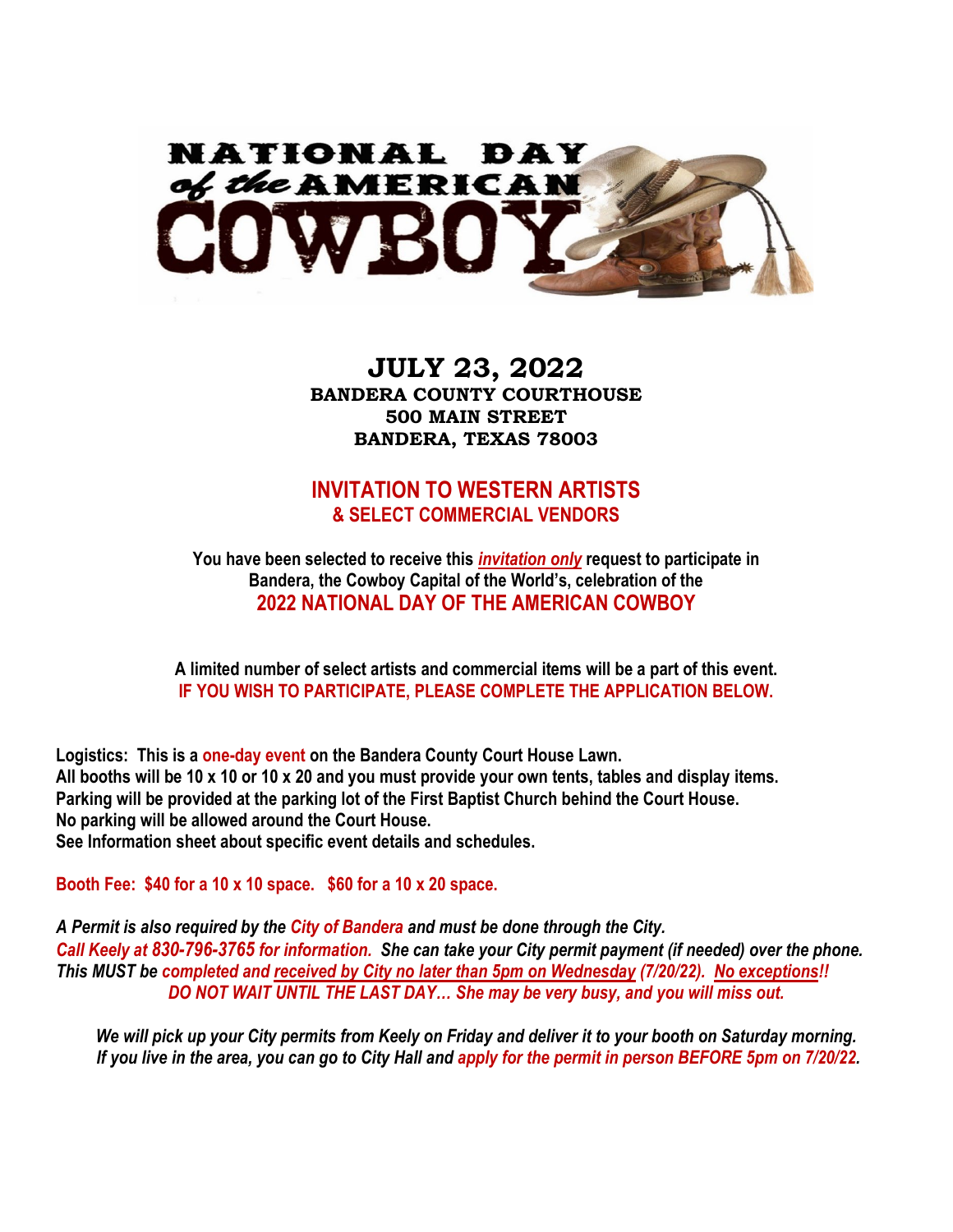### **\*\*\* RETURN THIS PAGE + YOUR BBA PAYMENT PRIOR TO 7/18/2022 \*\*\***

| Number of spaces requested: _________________________Electric: Limited, if any  |  |  |  |
|---------------------------------------------------------------------------------|--|--|--|
| THIS BBA APPLICATION + CHECK / MO MUST be Received by Deadline of July 18, 2022 |  |  |  |
|                                                                                 |  |  |  |

**< PLEASE SIGN RELEASE AND HOLD HARMLESS AGREEMENT >** Please make check **payable** to: **BANDERA BUSINESS ASSOCIATION Mail to: BBA – NDAC, PO Box 1764, Bandera, Texas 78003**

I agree to abide by any regulation or reasonable request published or asked by the Bandera Business Association, coordinators of NDAC.

I understand: *There will be no refunds after July 18, 2022, if I choose to cancel.* 

*If bad weather occurs, the BBA will likely provide refunds for vendors, or return the original check/money order to you.*

#### **GENERAL RELEASE AND HOLD HARMLESS AGREEMENT**

For and in consideration of the Bandera Business Association and doing business as, "National Day of the American Cowboy", hereinafter referred to collectively as The BBA, permitting ourselves, our spouses, our children, our relatives, and/ or our guests, to enjoy all activities and facilities of NDAC , Bandera County, Texas, I hereby release The BBA, their agents and employees from all claims, demands, suits, causes of action, or judgments which I ever had, now have, or may have in the future or which my heirs, executors, administrators, or assigns may have, or claim to have against The BBA, their agents and employees, arising out of or in any way connected with NDAC, for all personal injuries, known or unknown, property damages, or claims for wrongful death, caused by the acts, omissions, or negligence of The BBA, their agents and employees.

I further agree to hold harmless The BBA, their agents and employees, from all claims, demands, suits, causes of action, or judgments which I, my spouse, my children, my relatives, and/ or my guests ever had, now have, or may have in the future or which my heirs, executors, administrators, or assigns may have, or claim to have against The BBA, their agents and employees, arising out of or in any way connected with NDAC, Bandera County, Texas, for all personal injuries, known or unknown, property damages, acts, omissions, or negligence of The BBA, their agents and employees.

#### **I have read and executed this document with full knowledge of its significance.**

| SIGNATURE: |  |
|------------|--|
|------------|--|

| SIGNATURE: |  | - ---<br>JA. | 2022. |
|------------|--|--------------|-------|
|------------|--|--------------|-------|